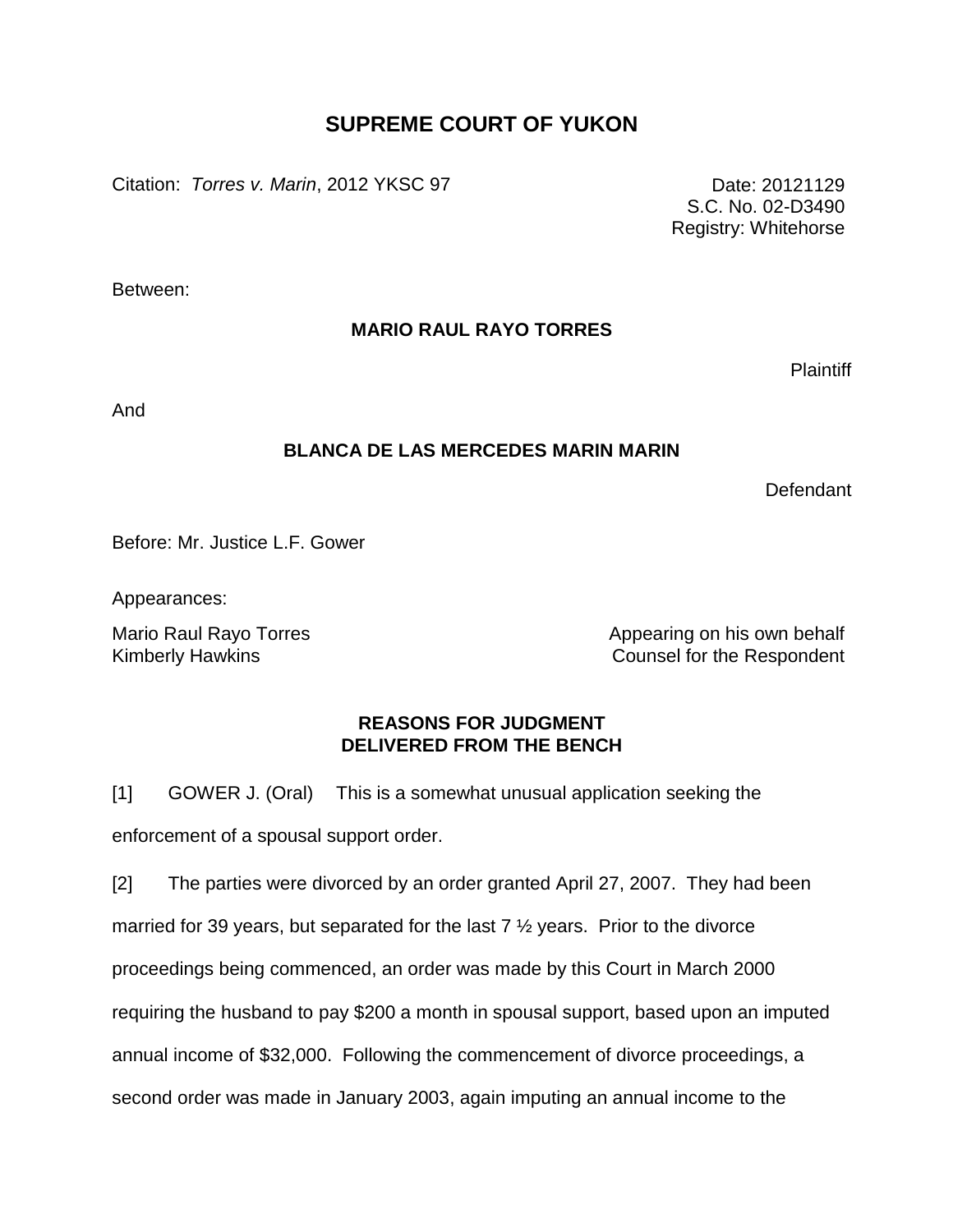husband of \$32,000 and requiring him to pay interim interim spousal support of \$200 per month. That order was made on consent.

[3] In 2007, the husband applied for a termination of his obligation to pay spousal support, either immediately or, in the alternative, upon his turning 65 years old, which occurred on February 8, 2011. The application was before me. I found that the husband's gross annual income for 2006 was \$19,625. I recognized that this income was below the \$20,000 "floor" referred to in the *Spousal Support Advisory Guidelines.* However, given that the wife then had no income whatsoever, and that the husband continued to have an ability to pay, I concluded that there were exceptional circumstances to continue the husband's obligation to pay spousal support at the rate of \$200 per month. The husband's counsel urged that, if I was to deny the termination of spousal support, then it should only be payable until the husband stops working. I agreed with that submission in principle, but the way that it was reflected in the eventual order was that the husband's obligation to pay spousal support would continue until he "ceases to earn employment income, as defined by the *Income Tax Act*, R.S.C. 1985, c.1 (5th Supp.)"*.* It was also a term of that order that the spousal support was to be paid and enforced through the Director of Maintenance Enforcement.

[4] In late 2010, the now ex-husband attended at the office of the Director of Maintenance Enforcement to indicate that he would be turning 65 on February 8, 2011, that he was no longer working and that he intended to leave Canada for an unspecified number of months. He provided a copy of his application for Canada Pension Plan benefits, but no other documents were requested by the Director to support his claim that he was no longer working.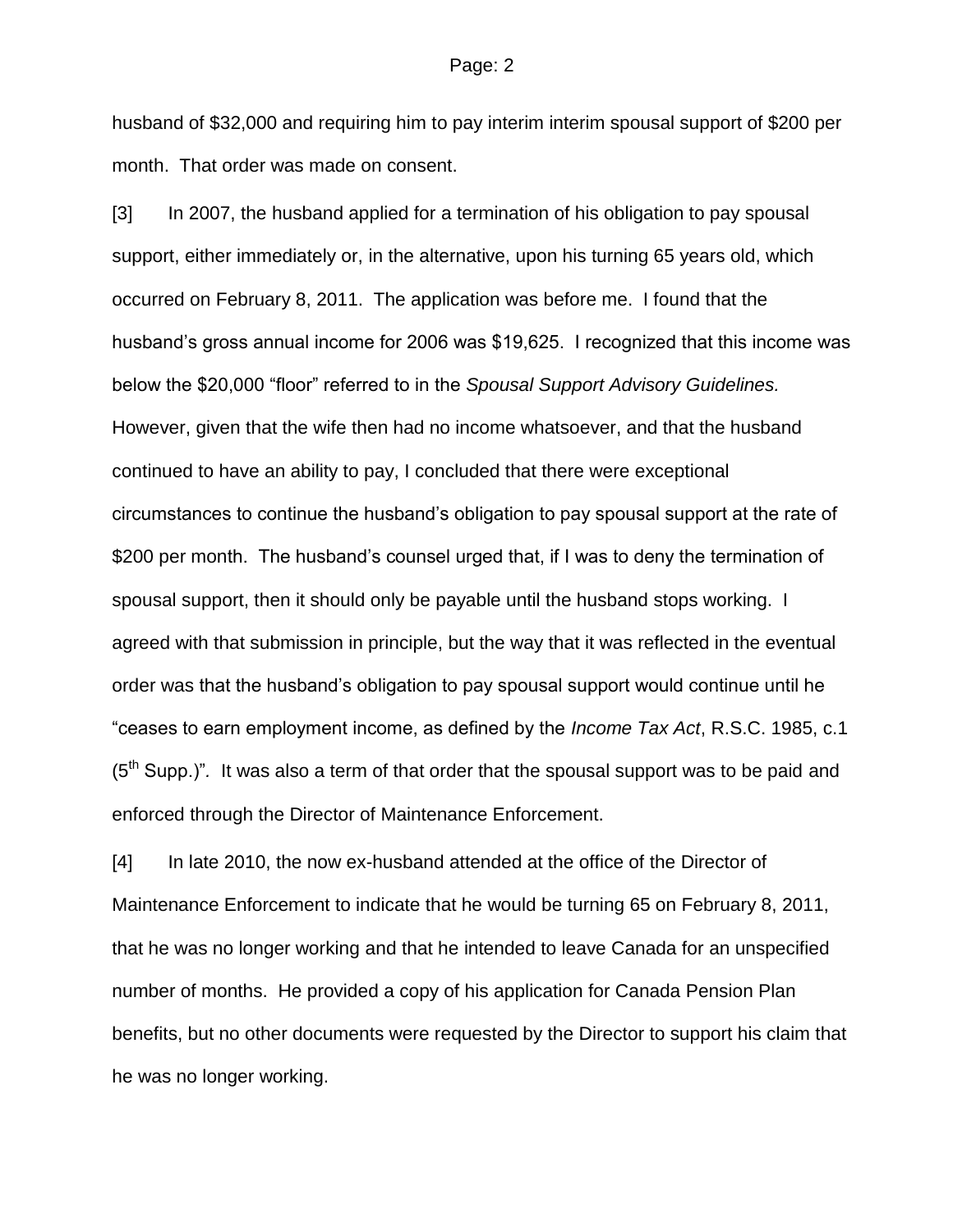[5] On October 21, 2011, a Maintenance Enforcement Officer wrote to the now exwife to indicate that the 2007 spousal support order had expired and would no longer be enforced by that office.

[6] On October 25, 2012, over a year later, the ex-wife filed the current application to have the 2007 spousal support order enforced.

[7] In response to that application, the ex-husband, who is now 66 years old, filed an affidavit attaching his 2011 Income Tax Return, showing that his gross business income of \$15,000, combined with his Old Age Security (OAS) and Canada Pension Plan (CPP) benefits resulted in a total income of \$22,876.95. He also deposed that he expected to receive \$1500 minimum monthly in OAS and CPP benefits upon his retirement, but was surprised to learn that he is receiving significantly less than that because his ex-wife is receiving a portion of his CPP benefits. He admitted that he continues to work part-time in his painting business during the summer months to cover his basic monthly expenses.

[8] As I noted in my reasons for judgment preceding the 2007 spousal support order (2007 YKSC 29), the *Spousal Support Advisory Guidelines* suggest that the "floor" for spousal support, that is, the income level for the payor spouse below which zero support is to be paid, should be \$20,000 per year. The 2008 *Guidelines* also discuss annual incomes slightly above and slightly below \$20,000 and suggest as follows:

> "For spouses with low incomes, we must be particularly concerned about work incentives, welfare rates and net disposable incomes. There may be compelling arguments for low-income payors to pay child support at very low income levels, but the same arguments cannot be made for support for adult spouses."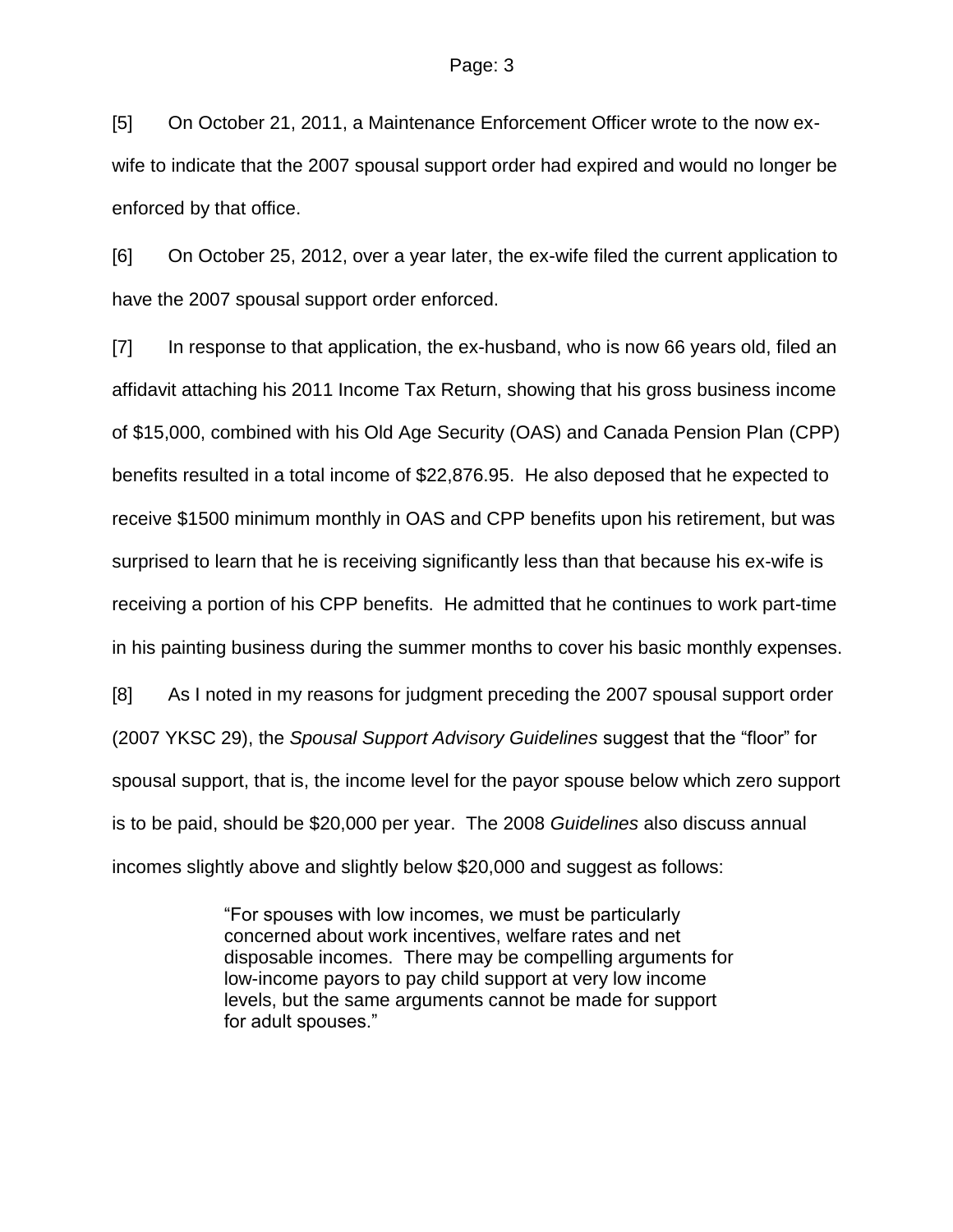The *Guidelines* also suggest that for marriages of over 20 years, the duration of spousal support should be "indefinite". This does not mean forever, but it does mean that no fixed term should be assigned.

[9] Interestingly, the ex-husband's current annual income (\$22,876.95, according to his 2011 Tax Return) is not only slightly higher than the \$20,000 floor, but it is also higher than the income I imputed to him at the time of the 2007 spousal support order (\$19,625). Therefore, at first glance, it would appear that the ex-husband continues to have an ability to pay spousal support. On the other hand, he is now 66 years old and claims to have medical problems including osteoarthritis and high blood pressure, which limits his ability to do heavy work as a painter.

[10] Further, at the time of the 2007 spousal support order, it was presumed that then wife had no income. However, she turned 65 on November 16, 2008 and, according to the ex-husband, has been collecting CPP and social assistance benefits since then. Indeed, he alleges that she is receiving over \$1500 per month in social assistance, CPP and OAS benefits, as well as undeclared income from her daughter's day home of \$1600 monthly. On the other hand, the ex-wife has deposed on this application that, due to her degenerative arthritis, she "cannot earn income". However, the medical report she submitted in support of that assertion is now over 5  $\frac{1}{2}$  years old, and is therefore quite dated. If the ex-wife does indeed presently have an income, then it would seem fair to take that into account in determining the disparity between the incomes of the respective ex-spouses. Unfortunately, the ex-wife did not file any financial information of her own on this application. There is also no explanation from her as to why she delayed for over a year before bringing this application.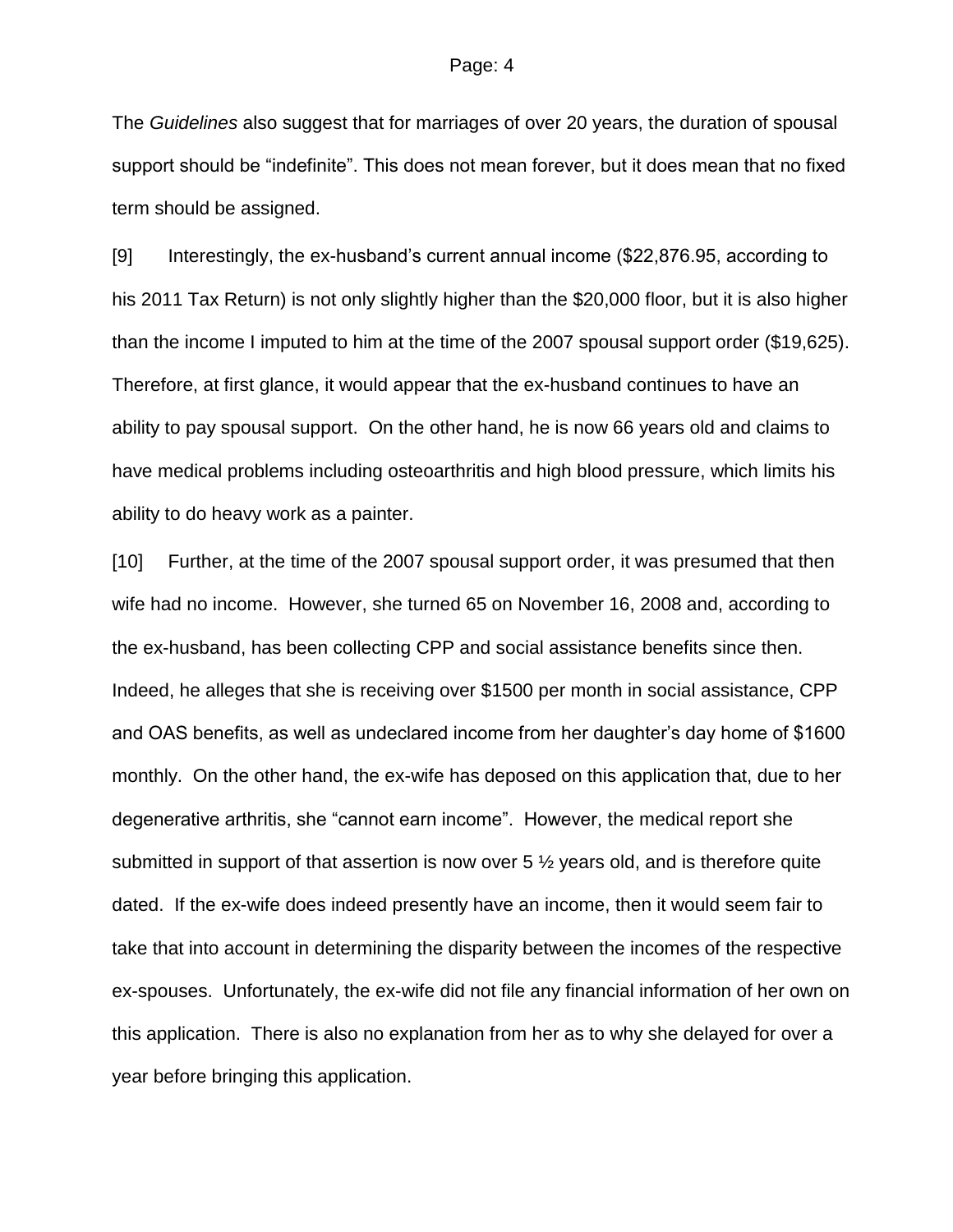#### Page: 5

[11] Once again, at first glance, it would appear that the Maintenance Enforcement Office may have acted somewhat prematurely in ceasing to enforce the 2007 spousal support order based on the scanty information provided by the ex-husband. The fact that he was about to turn 65 was irrelevant to the enforcement of the order, as the obligation to pay spousal support was to continue until the ex-husband "ceases to earn employment income". The Maintenance Enforcement Office did not require the ex-husband to provide proof that he in fact had ceased to earn employment income.

[12] Further, it is now obvious that the ex-husband continues to earn employment income, if only on a part-time basis. At the hearing, I asked the ex-husband what he expected to earn from his painting business in 2012, and he replied that it would be about the same as 2011, which was \$15,000 gross. However, after the hearing was adjourned, the ex-husband filed a supplementary affidavit in which he deposed that he did not expect his painting income from 2012 would be more than \$5000. Obviously, there is a significant inconsistency here.

[13] Section 17(4.1) of the *Divorce Act*, R.S.C., 1985, c. 3, governs this application. It provides:

> "Before the court makes a variation order in respect of a spousal support order, the court shall satisfy itself that a change in the condition, means, needs or other circumstances of either former spouse has occurred since the making of the spousal support order or the last variation order made in respect of that order, and, in making the variation order, the court shall take that change into consideration."

[14] In short, I conclude that I am unable to decide this matter on the basis of the information provided to date. I am therefore adjourning the matter generally and directing